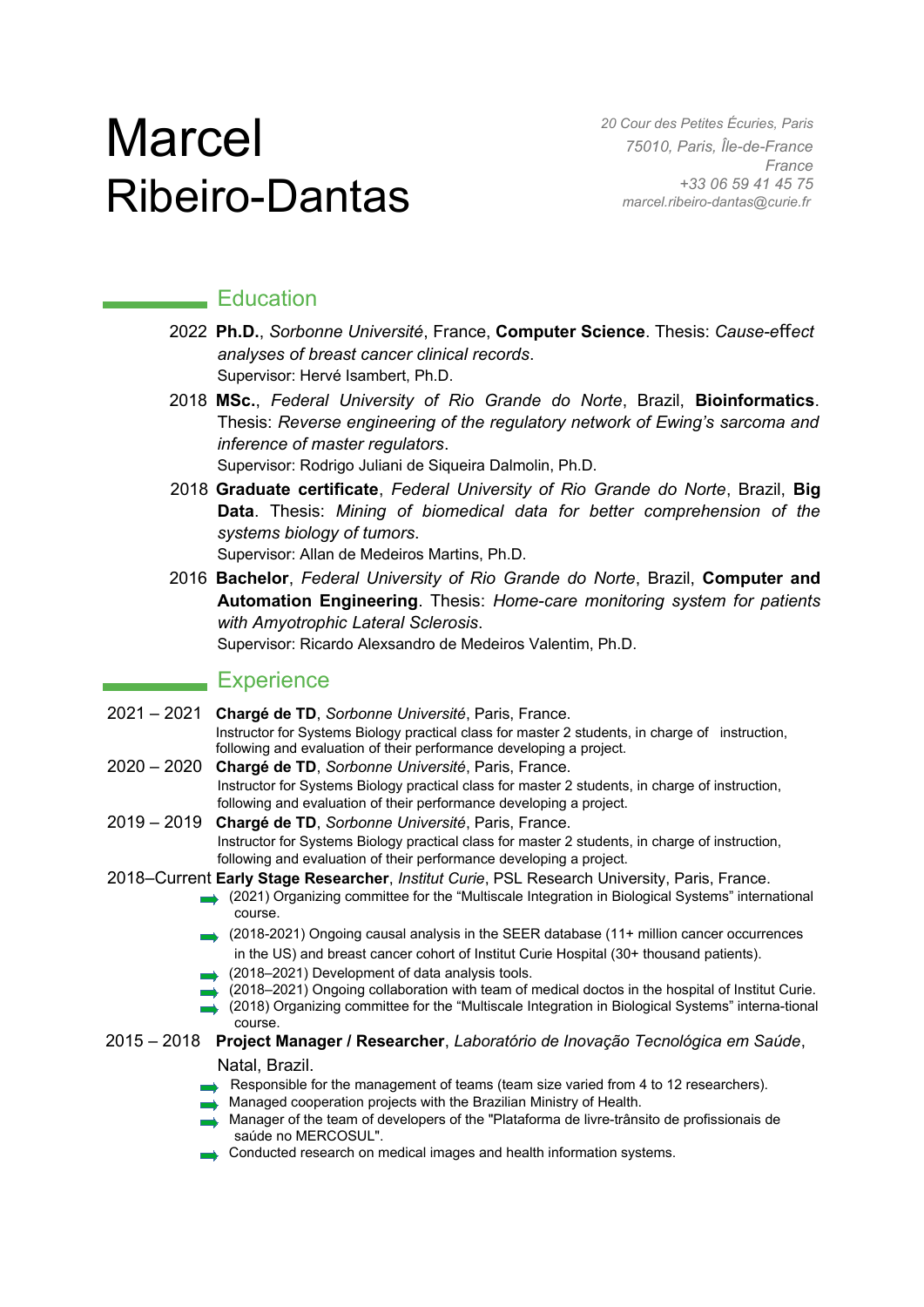2011–2015 **Undergraduate Researcher**, *Laboratório de Inovação Tecnológica em Saúde*, Natal,

Brazil.

- Managed and developed solutions for the management and auditing of Picture Archiving Communication Systems (200+ thousand imaging exams).
	- Developed solutions to analyze medical images (Artificial Intelligence).
- Developed a homecare monitoring system for patients with Amyotrophic Lateral Sclerosis (Web development, embedded systems and artificial intelligence).
- Developed software for intelligent devices (sensors).
- Developed large-scale web systems for the Ministry of Health in Brazil.

# Training/Certification

- 2019 Causal Data Science with Directed Acyclic Graphs (Udemy).
- 2019 How to write Shiny Apps for Bioinformaticians (Institut Curie).
- 2019 Dealing With Missing Data in R (DataCamp).
- 2019 Cleaning Data in R (DataCamp).
- 2019 Advanced Dimensionality Reduction in R (DataCamp).
- 2018 Causal Diagrams: Draw Your Assumptions Before Your Conclusions (edX).
- 2018 A Crash Course in Causality: Inferring Causal Effects from Observational Data (Coursera).
- 2018 ChIP-seq Data Analysis (Institut Curie).
- 2018 Theoretical-Practical Course in Data Analysis of 2nd Generation Sequencers (UFRN)
- 2018 Analysis of clinical variants in human DNA with NGS data (UFPE).
- 2017 Life Cycle Canvas (Associate) (LCC).
- 2016 Six Sigma Yellow Belt.
- 2016 Linux Essentials (Linux Professional Institute).

#### Awards

- 2018 Marie Curie (MSCA) Fellowship (IC3-I) by the European Commission for 2018-2022.
- 2018 Young Bioinformatician Award at the 3rd North and Northeastern Brazilian Symposium of Bioinformatics for the best work submitted by a graduate student.
- 2013 3rd place at the Intel tournament on embedded systems for the development of a device and software to remotely monitor biological information from patients with Amyotrophic Lateral Sclerosis.
- 2012 Honorable mention by the Brazilian Society of Biomedical Engineering and by the Research on Biomedical Engineering journal in acknowledgment for the excellence of the work "Architecture for online detection of transients em electrocardiogram signals over the MP-AH protocol".

#### Languages

| Portuguese | <b>Native</b>  |
|------------|----------------|
| English    | C <sub>2</sub> |
| Italian    | B <sub>2</sub> |
| French     | B1             |
| Spanish    | B1             |
| German     | A <sub>1</sub> |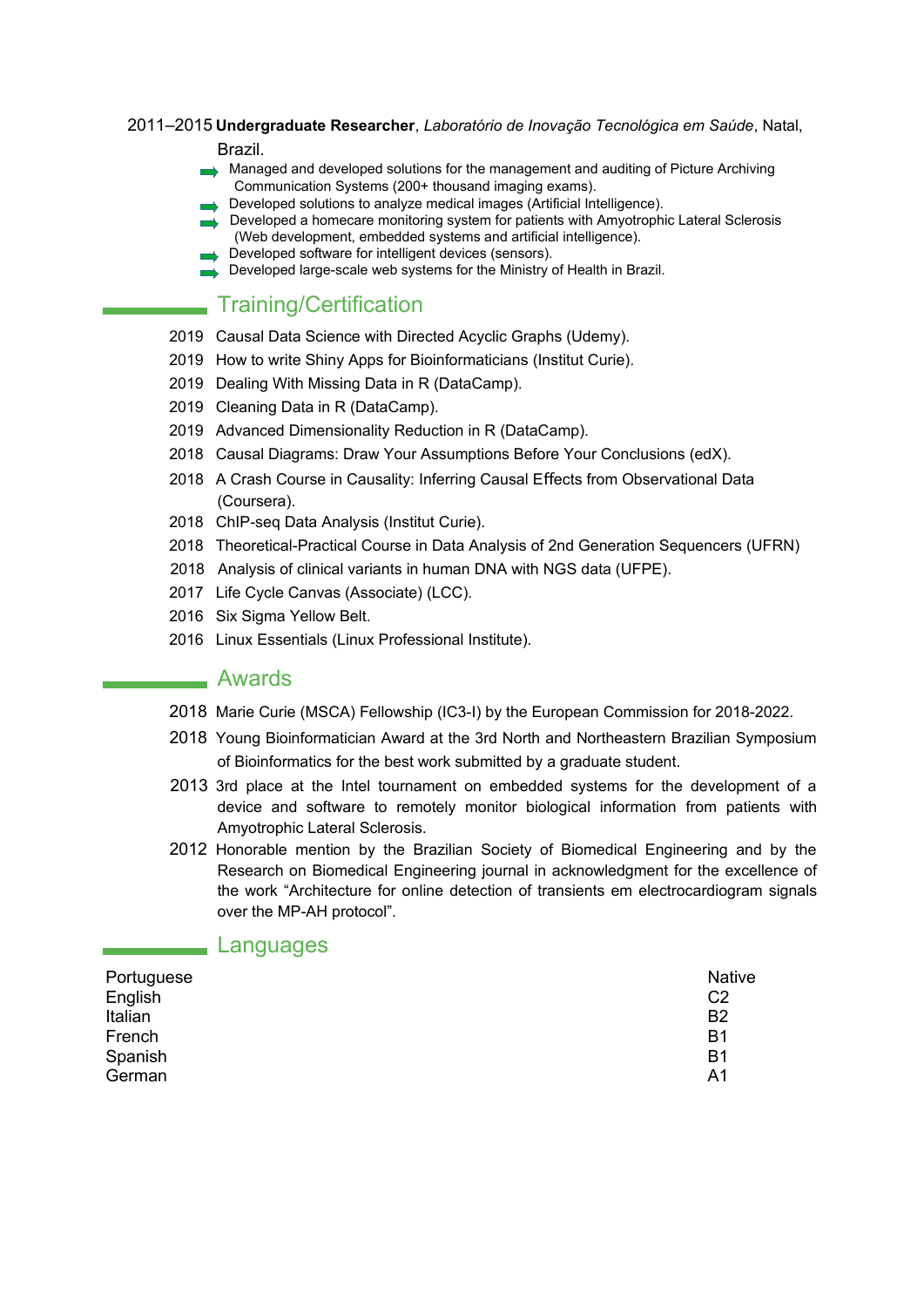#### **EXAMPLE Publications**

#### **Scientific**

**Articles**

- 2022 SANTOS, BRENO SANTANA; SILVA, IVANOVITCH; LIMA, LUCIANA; ENDO, PATRICIA TAKAKO; ALVES, GISLIANY; **RIBEIRO-DANTAS, MARCEL DA CÂMARA**. **Discovering temporal scientometric knowledge in COVID-19 scholarly production**. Scientometrics 2022, 1, 1.
- 2021 **RIBEIRO-DANTAS, M.D.C.**; OLIVEIRA IMPARATO, D.; DALMOLIN, M.G.S.; DE FARIAS, C.B.; BRUNETTO, A.T.; DA CUNHA JAEGER, M.; ROESLER, R.; SINIGAGLIA, M.; SIQUEIRA DALMOLIN, R.J. **REVERSE ENGINEERING OF EWING SARCOMA REGULATORY NETWORK UNCOVERS PAX7 AND RUNX3 AS MASTER REGULATORS ASSOCIATED WITH GOOD PROGNOSIS**. *CANCERS* 2021, *13*, 1860.
- 2021 OLIVEIRA, G.L.A.D.; LIMA, L.; SILVA, I.; **RIBEIRO-DANTAS, M.D.C.**; MONTEIRO, K.H.; ENDO, P.T. **EVALUATING SOCIAL DISTANCING MEASURES AND THEIR ASSOCIATION WITH THE COVID-19 PANDEMIC IN SOUTH AMERICA**. *ISPRS INT. J. GEO-INF.* 2021, *10*, 121.
- 2020 SANTOS, B. S.; SILVA, I; **RIBEIRO-DANTAS, M.D.C**; OLIVIERA, G.L.A.D.; ENDO, P.T.; LIMA, L. COVID-19: **A SCHOLARLY PRODUCTION DATASET REPORT FOR RESEARCH ANALYSIS**, DATA IN BRIEF, VOLUME 32, 2020, 106178, ISSN 2352-3409.
- 2020 ENDO, P. T.; SILVA, I; LIMA, L.; BEZERRA, L. T.; GOMES, R; **RIBEIRO DANTAS, MARCEL C.**; ALVES, G; MONTEIRO, K. H. C.; LYNN, T.; SAMPAIO, V. **#StayHome: Monitoring and benchmarking social isolation trends in Caruaru and the Região Metropolitana do Recife during the COVID-19 pandemic**. Journal of the Brazilian Society of Tropical Medicine, v. 53, p. 1-4, 2020.
- 2020 **RIBEIRO-DANTAS, M. C.**; ALVES, G; GOMES, R. B.; BEZERRA, L. T.; LIMA, L.; SILVA, I. **Dataset for country profile and mobility analysis in the assessment of COVID-19 pandemic**. DATA IN BRIEF, v. 31, p. 105698, 2020.
- 2018 VERAS, N. V.; GUERRA, P. V. A.; **RIBEIRO DANTAS, MARCEL C.**; NETO, N. F.; FREITAS, I. M. A.; GUERRA NETO, C. L. B. **OPENTD: PLATAFORMA WEB PARATELEDIAGNÓSTICO DE EXAMES DE IMAGEM**. Revista Brasileira de Inovação Tecnologica em Saúde, v. 8, p. 45-53.
- 2017 FERNANDES, Y. Y. M. P.; ARAUJO, G. T.; Araújo, G. B.; **DANTAS, M. C. R.**; CARVALHO, D. R.; VALENTIM, R. A. M. **ILITIA: telehealth architecture for high-risk gestation classification**. RESEARCH ON BIOMEDICAL ENGINEERING, v. 33, p. 237-246.
- 2017 FERNANDES, A. C. S.; CASTRO, T. B.; BARBOSA, J. M. D.; **DANTAS, M. C. R**; SILVA NETO, J. H. V.; VALENTIM, R. A. M. **SISTEMA DE GERENCIAMENTO WEB PARA ENGENHARIA CLÍNICA: PROPOSTA DE ARQUITETURA E IMPLEMENTAÇÃO**. Revista Brasileira de Inovação Tecnologica em Saúde, v. 7, p. 45-72.
- 2016 FIRMINO, MACEDO; ANGELO, GIOVANI; MORAIS, HIGOR; **DANTAS, MARCEL R.**; VALENTIM, RICARDO. **Computer-aided detection (CADe) and diagnosis (CADx) system for lung cancer with likelihood of malignancy**. Biomedical Engi-neering Online (Online), v. 15, p. 15:2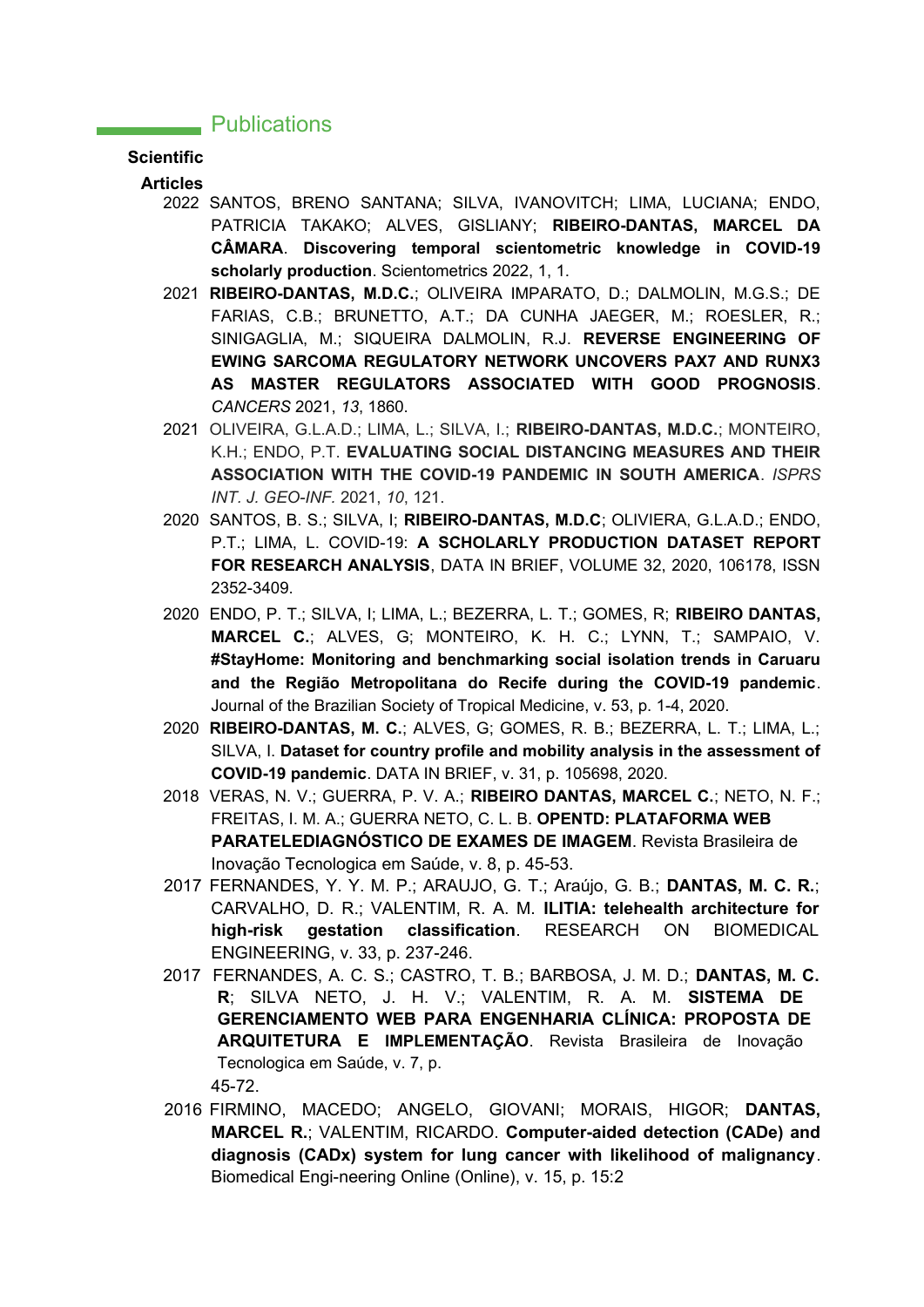- 2014 FIRMINO, MACEDO; MORAIS, ANTÔNIO H; MENDONÇA, ROBERTO M; **DAN-TAS, MARCEL R**; HEKIS, HELIO R; VALENTIM, RICARDO A. **Computer-Aided Detection System for Lung Cancer in Computed Tomography Scans: Review and Future Prospects**. Biomedical Engineering Online , v. 13, p. 41
- 2014 SOUZA, V. S. V.; VALENTIM, R. A. M.; BRANDAO, G. B.; SILVEIRA, L. F. Q.; **DANTAS, M. C. R.**; SOUZA, P. T. V. **Wi-Bio: management policy aimed at the establishment of networks for patient monitoring using IEEE 802.11**. Revista brasileira de engenharia biomédica, v. 30, p. 144-158
- 2013 FIRMINO FILHO, J. M.; VALENTIM, R. A. M.; **DANTAS, M. C. R.**; CAVALCANTE, L. R. **OpenPACS: Sistema Open Source para Comunicação e Arquivamento de Imagens Médicas: Relato de Experiência em um Hospital Universitário**. RECIIS. Revista Eletrônica de Comunicação, Informação & Inovação em Saúde (Edição em Português. Online), v. 7, p. 1-13
- 2012 Araújo, B. G.;VALENTIM, R. A. M.; Lacerda, J. M. T; CARVALHO, Diego R.; DANTAS, M. C. R.; DINIZ JUNIOR, J. Modelo arquitetural para geração de alertas aplicado ao monitoramento de pacientes em ambiente hospitalar. Revista Brasileira de Engenharia Biomédica (Impresso), v. 28, p. 1-10
- 2012 CARVALHO, Diego R.; Araújo, B. G.; Lacerda, J. M. T ; **DANTAS, M. C. R.**; VALENTIM, R. A. M. **UMA ARQUITETURA PARA DETECÇÃO ONLINE DE TRANSIENTES EM SINAIS DE ELETROCARDIOGRAMA SOBRE O PROTOCOLO PM-AH**. Revista Brasileira de Engenharia Biomédica (Impresso), v. 28, p. 1-9,
- 2011 LIMA, Jalerson R. F. de; Araújo, B. G.; Lacerda, J. M. T; CARVALHO, Diego R.; **DANTAS, M. C. R**; VALENTIM, R. A. M. **XRTPS - EXTENSIBLE REAL-TIME PUBLISH- SUBSCRIBE: MIDDLEWARE MULTICAST PARA TROCA DE DADOS BASEADO EM XML PARA REDES DE TEMPO REAL**. HOLOS (NATAL. ONLINE), v. 3, p. 191

#### **Book**

#### **Chapters**

- 2018 **DANTAS, M. C. R.**; FREITAS, I. M. A.; VERAS, N. V.; NETO, N. F. **Sistema de telemonitoramento para pacientes com esclerose lateral amiotrófica**. In: Ricardo Alexsandro de Medeiros Valentim; Hélio Roberto Hékis; Custódio Leopoldino de Brito Guerra Neto; Karilany Dantas Coutinho; Carlos Alberto Pereira de Oliveira. (Org.). O RN À LUZ DA INOVAÇÃO PARA O MUNDO. 1ed.Natal: Edufrn, 2018, v. 1, p. 79-117.
- 2018 LIMA, D. F.; ALBUQUERQUE, G. A.; **DANTAS, M. C. R.**; ALVES, N. S.; GUERRA, P. V. A.; OLIVEIRA, C. A. P. **OpenBIMED: Banco de imagens médicas anoni-mizadas para a comunidade científica e acadêmica**. In: Ricardo de Alexsandro de Medeiros Valentim; Hélio Roberto Hékis; Custódio Leopoldino de Brito Guerra Neto; Karilany Dantas Coutinho. (Org.). O RN À LUZ DA INOVAÇÃO PARA O MUNDO. 1ed.Natal: Edufrn, 2018, v. 1, p. 19-42
- 2018 CASTRO, T. B.; **DANTAS, M. C. R.**; CAMARA, C. R. O.; FERNANDES, A. C. S. **OpenMed Video: Sistema de gravação e laudagem de exames médicos integrado com o sistema PACS**. In: Ricardo de Alexsandro de Medeiros Valentim; Hélio Roberto Hékis; Custódio Leopoldino de Brito Guerra Neto; Karilany Dantas Coutinho. (Org.). O RN À LUZ DA INOVAÇÃO PARA O MUNDO. 1ed.Natal: Edufrn, 2018, v. 1, p. 43-78.
- 2017 Araújo, G. B.; SOUZA, J. F. A.; MELO, K. P.; EVANGELISTA, L. E. G.; **DANTAS, M. C. R**. **Os instrumentos jurídicos da matriz de livre trânsito dos profissionais de saúde**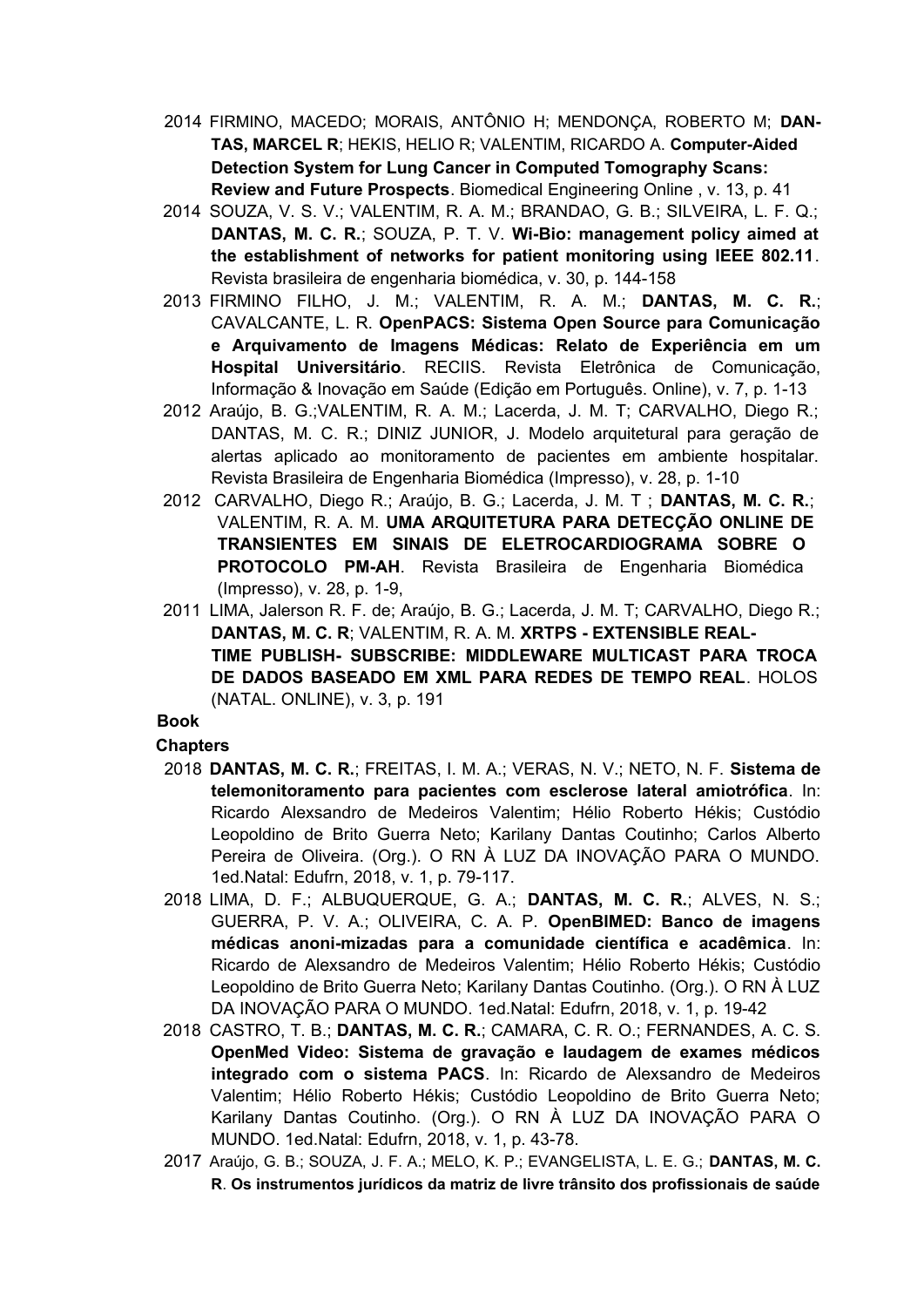**do MERCOSUL**. In: Bruno Gomes de Araújo; Custódio Leopoldino de Brito Guerra Neto; Fabiano Papaiz; João Paulo Queiroz dos Santos; Karilany Dantas Coutinho; Marcel da Câmara Ribeiro Dantas; Ricardo A. de Medeiros Valentim; Robinson L. de S. Alves; Rodrigo D. da Silva. (Org.). Gestão de Recursos Humanos em Saúde Mediada Por Tecnologia. 1ed.Natal: SEDIS/UFRN, 2017, v. , p. 229-242

2017 **DANTAS, M. C. R.**; ALVES, R. L. S.; LIMEIRA, M. V. P. M.; GUILAYN, P. M.; QUEIROZ, D. F.; SANTOS, J. P. Q.; CARDOSO, P. H.; VALENTIM, R. A. M. **Plataforma de Livre- Trânsito de Profissionais de Saúde no MERCOSUL**. In: Bruno Gomes de Araújo; Custódio Leopoldino de Brito Guerra Neto; Fabiano Papaiz; João Paulo Queiroz dos Santos; Karilany Dantas Coutinho; Marcel da Câmara Ribeiro Dantas; Ricardo A. de Medeiros Valentim; Robinson L. de S. Alves; Rodrigo D. da Silva. (Org.). Gestão de Recursos Humanos em Saúde Mediada Por Tecnologia. 1ed.Natal: SEDIS/UFRN, 2017, v. , p. 243-258.